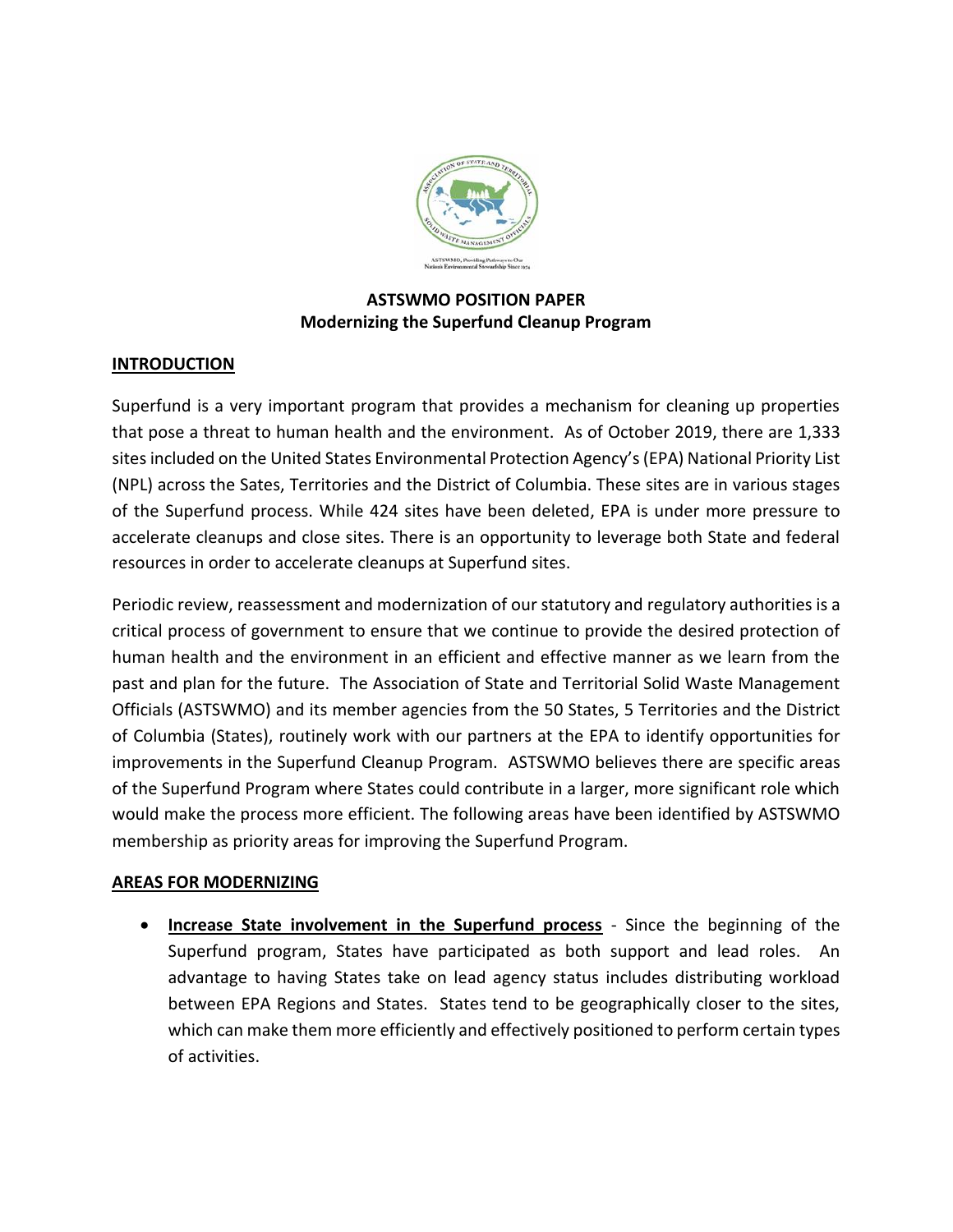**ASTSWMO's Position and Recommendation:** EPA should continue work started by the Superfund Task Force to enhance opportunities for State participation in the Superfund process and best practices for EPA-State coordination. This should include reinforcing consultation expectations in National Contingency Plan (NCP) to ensure EPA regions discuss State preference regarding lead designation [40 CFR § 300.505]. Congress should consider amending CERCLA to authorize interested States to directly implement Superfund program components in lieu of EPA with appropriate EPA oversight and funding. Additionally, EPA should review the Superfund deferral process to allow for upfront proactive discussion on agency lead as well as reducing duplication of effort and effectively using our limited resources.

• **Applicable or Relevant and Appropriate Requirements (ARARs) determinations** - The Comprehensive Environmental Response, Compensation, and Liability Act (CERCLA) §121 says that State standards that are identified in a timely manner and are more stringent than federal requirements may be considered applicable or relevant and appropriate.

**ASTSWMO's Position and Recommendation:** CERCLA should be updated to clarify that State's determine State ARARs for a site and State environmental covenant and land use control laws and regulations are ARARs. For more information about ASTSWMO's Position concerning ARARs please see the February 2018 [ARAR Position Paper.](http://astswmo.org/state-concerns-with-the-process-of-identifying-comprehensive-environmental-response-compensation-and-liability-act-cercla-applicable-or-relevant-and-appropriate-requirements/http:/astswmo.org/state-concerns-with-the-process-of-identifying-comprehensive-environmental-response-compensation-and-liability-act-cercla-applicable-or-relevant-and-appropriate-requirements/)

• **Allow States additional top-priority selections** – Pursuant to 42 United States Code (U.S.C.) 9605(a)(8)(B), each State may designate a single site as its top-priority to be place on the NPL, regardless of Hazardous Ranking System (HRS) score. This one top-priority site designation has commonly been referred to as a State's "Silver Bullet." ASTSWMO membership has indicated that there is interest in having additional opportunities to designate a top-priority site for the NPL without using the HRS. It is important to note that making a change in the number of top-priority designations would require an amendment of the NCP and entail Federal rulemaking and public comment. For more information please see the [August 2017 Mechanisms for Placing Sites on the National Priorities List](http://astswmo.org/files/Resources/CERCLA_and_Brownfields/SAFG-NPL-Designation-Paper-8-22-17.pdf)  [ASTSWMO Paper.](http://astswmo.org/files/Resources/CERCLA_and_Brownfields/SAFG-NPL-Designation-Paper-8-22-17.pdf)

**ASTSWMO's Position and Recommendation:** Authorize States to designate a facility to the NPL every 10 years.

• **Cost credits for required 10% or 50% State cost match of remedial action expenses** – Credits are site-specific expenditures that EPA determines to be reasonable, documented, direct, out-of-pocket expenditures of non-federal funds for remedial action. These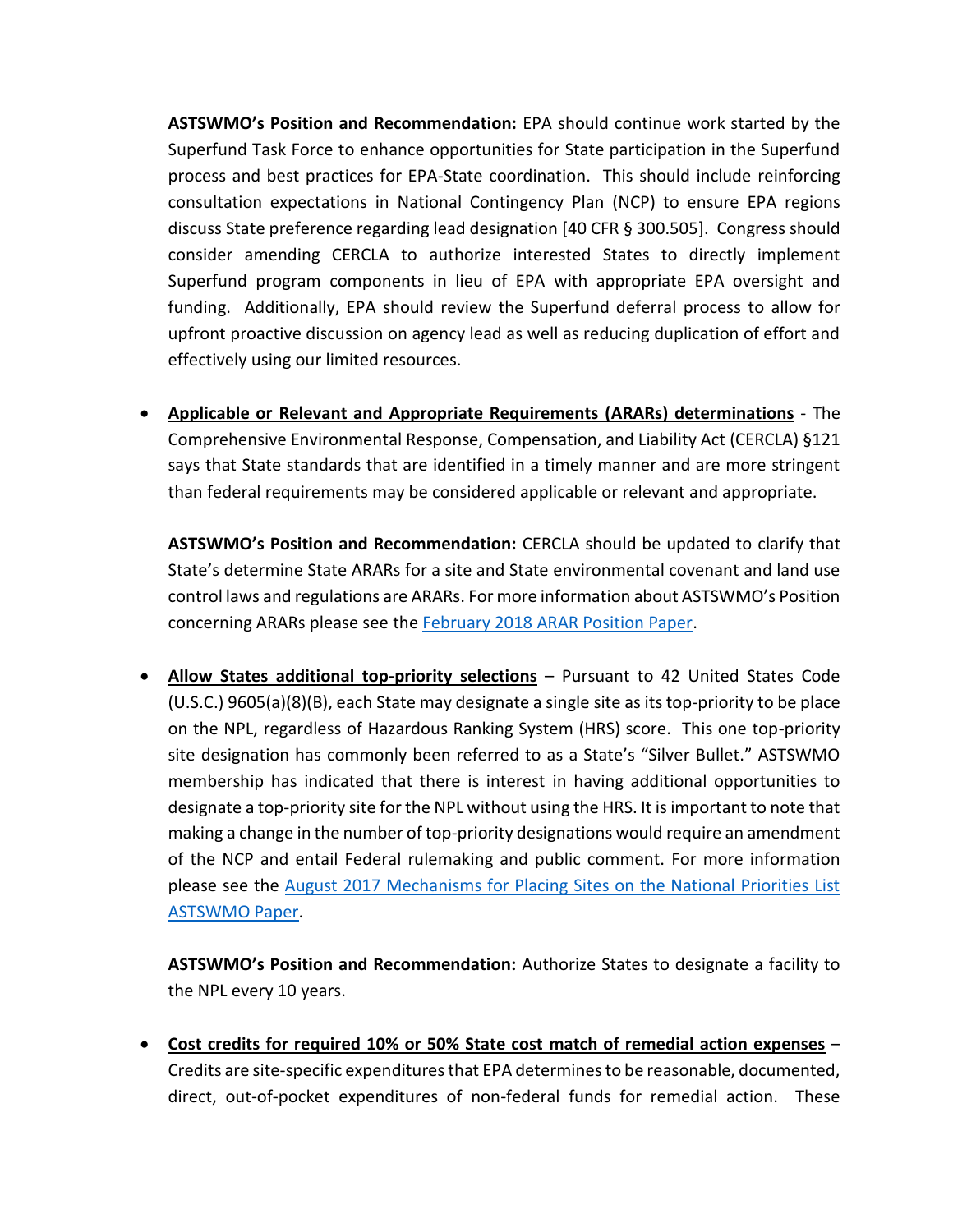actions must be consistent with the permanent remedy at the site. The credit cannot be for pre-remedial cost, such as sampling or removal actions and these should be allowed. For more information please see the [April 2016 Superfund State Contracts ASTSWMO](http://astswmo.org/files/policies/CERCLA_and_Brownfields/2016_SSC_Guidance_FINAL.pdf)  [Paper.](http://astswmo.org/files/policies/CERCLA_and_Brownfields/2016_SSC_Guidance_FINAL.pdf)

**ASTSWMO's Position and Recommendation:** Grant States credit for the share of costs with respect to a facility listed on the NPL under the NCP for all amounts expended for all site activities including removal. Authorize credit to be given for pre-remedial costs occurred after NPL listing, are approved by EPA, and documented in an agreement between EPA and the State.

• **Public participation requirements** – Pursuant to 42 U.S.C. 9617(d) public participation publications for Proposed Plans and Records of Decision must be at a minimum published in a major local newspaper of general circulation. This is dated and does not reflect the multiple ways Americans receive their news today. In 2015[, EPA updated the NCP](https://www.federalregister.gov/documents/2015/04/02/2015-07474/national-oil-and-hazardous-substances-pollution-contingency-plan-ncp-amending-the-ncp-for-public) to allow several actions other than proposed plan and RODs to be made public through means other than newspapers.

**ASTSWMO's Position and Recommendation:** Add electronic access to allowable methods to publish public notice in 42 U.S.C. 9617(d).

• **National Contingency Plan (NCP)** – As a part of any effort to modernize the Superfund Cleanup Program, the National Contingency Plan (NCP) should be updated to reflect important lessons-learned from the last 40 years of environmental cleanup experience by States and EPA. The NCP is the "rulebook" that project managers, supervisors, and legal support refer to on a regular basis for guidance and direction in managing cleanups and decision-making, and the foundation that CERCLA cleanup program guidance is based upon. To truly implement change and modernization the NCP should be reviewed and updated and sent for public review and comment.

**ASTSWMO's Position and Recommendation:** Update the NCP to reflect important lessons-learned from almost 40 years of environmental cleanup experience. It is recommended that this start by working on the issues addressed previously in this position paper.